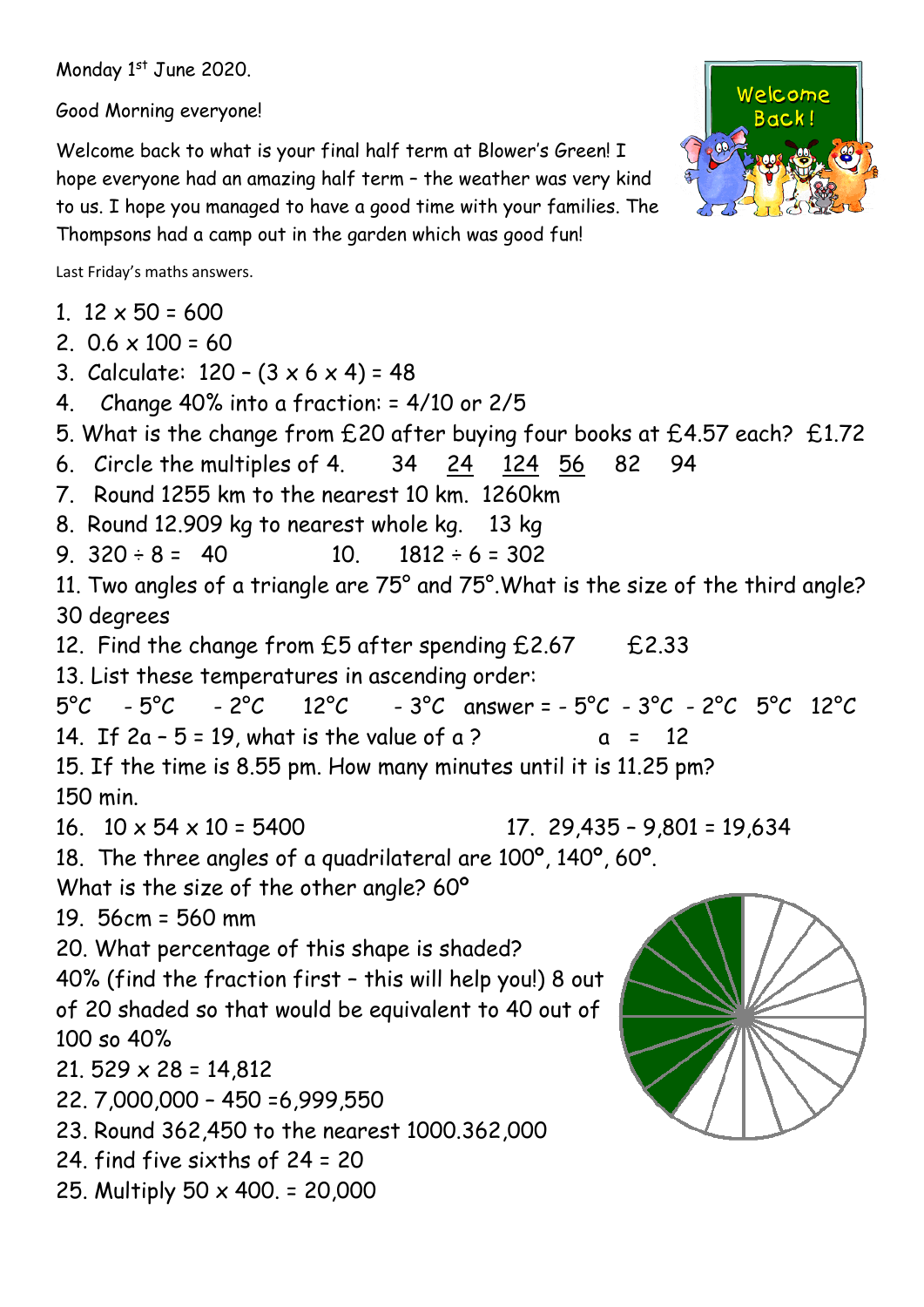## How many did you get right?

#### **Today's maths. Mixed arithmetic practise**.



Have a look at the questions on the left. There re a selection of arithmetic skills for you to have a go at. Read the questions carefully and complete on paper or in your exercise books.

You could time yourself to see how quickly you completed the task.

If you are unsure about any of the questions or needs some help and support, don't forget I am available via the email: [yearsix@blowers.dudley.sch.uk](mailto:yearsix@blowers.dudley.sch.uk)

So get your thinking caps back on and let's get to work!

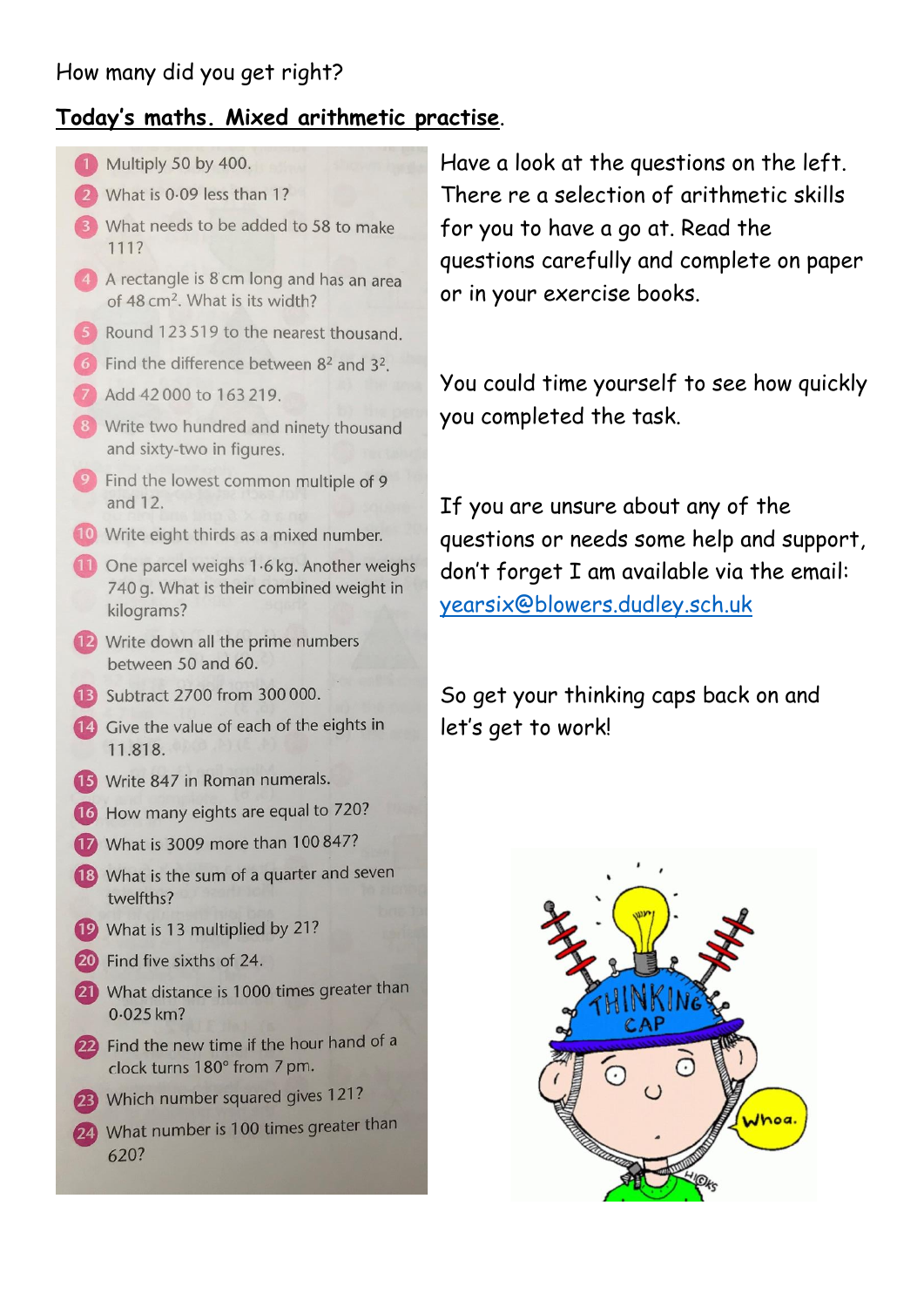# **English task – spellings.**

Here are some words from the year 5 and 6 spellings for you to practise and learn. They all begin with the letter 'a'!

abundant accommodate accompany according achieve aggressive amateur ancient apparent appreciate attached available average awkward

Write each word out five times. Remember to use your very neatest handwriting!

Find the definition of each word in the dictionary. Use an online dictionary if you don't have a dictionary at home.<https://www.wordsmyth.net/> is a good one to use.

# **Task 2 – Synonyms and Antonyms**

Remember

A **synonym** is a word that has a similar meaning. Eg. Wonderful and amazing are synonyms of each other.

An **antonym** is a word with an opposite meaning. Wonderful and awful are the antonyms of each other.

Have a go at the worksheet on the following page.

 $\cdots$ **TRE OPPOSITES** ame meaning  $\vdots$ *<u>AUGHTY, POLITO</u>* **OLL, SHOUT**  $\ddot{\phantom{0}}$ l ake, Give **asty, HORRIBLe**  $\ddot{\phantom{0}}$ **D. ancient** POSITO, Samo **ce, Generous asty, clean** oung, ancient **BLP, BARK** ans THe same ans opposite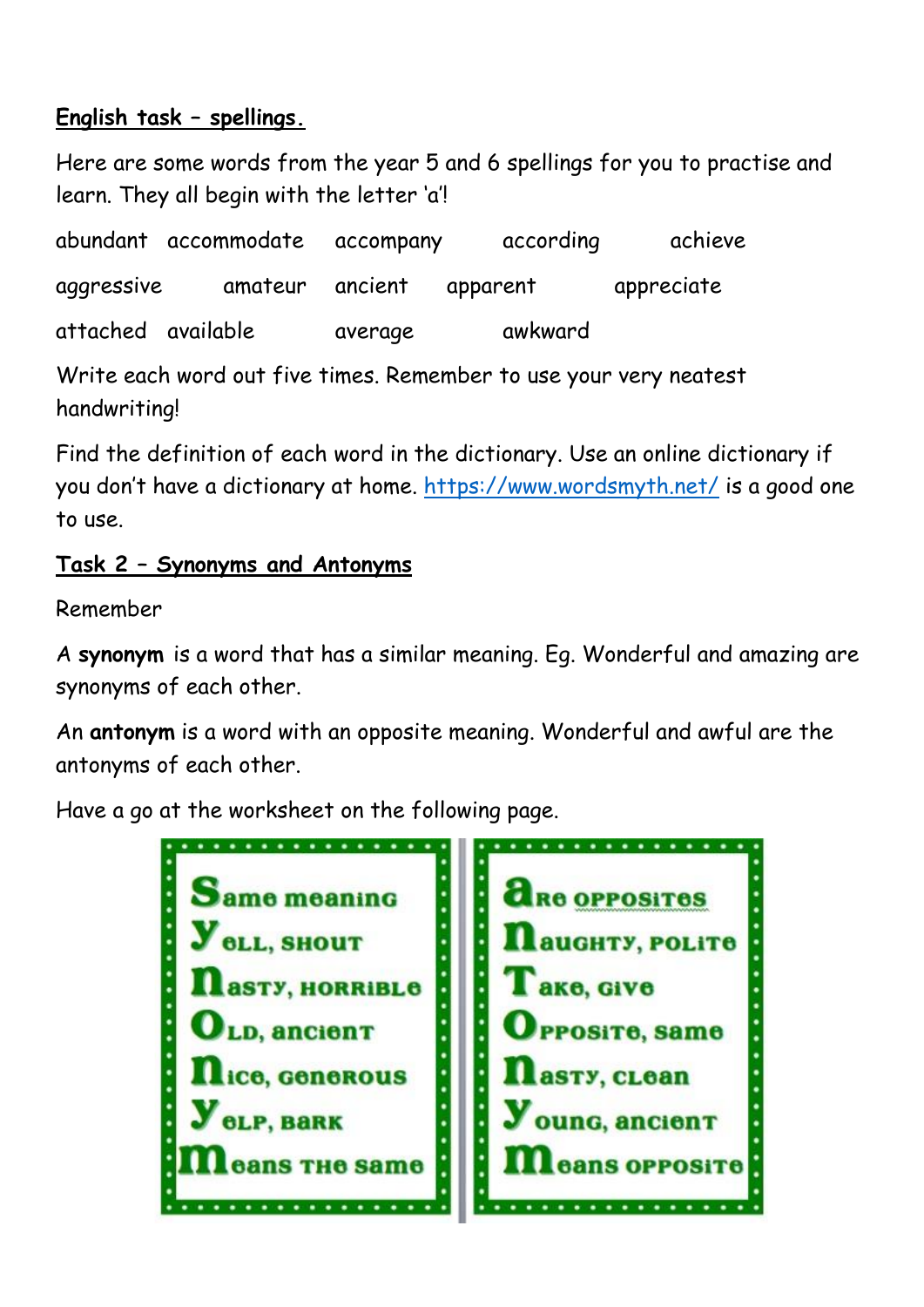

## **Final Task of the day. Science revision – Teeth**

Visit the following website - <http://www.crickweb.co.uk/ks2science.html> and complete the three activities that are there. Copy the correctly labelled diagrams into your work books. Remember to present them neatly and use colour where possible to make your diagram effective.

#### <http://www.crickweb.co.uk/ks2science.html>



make a simple glossary of some the key words / scientific vocabulary used.